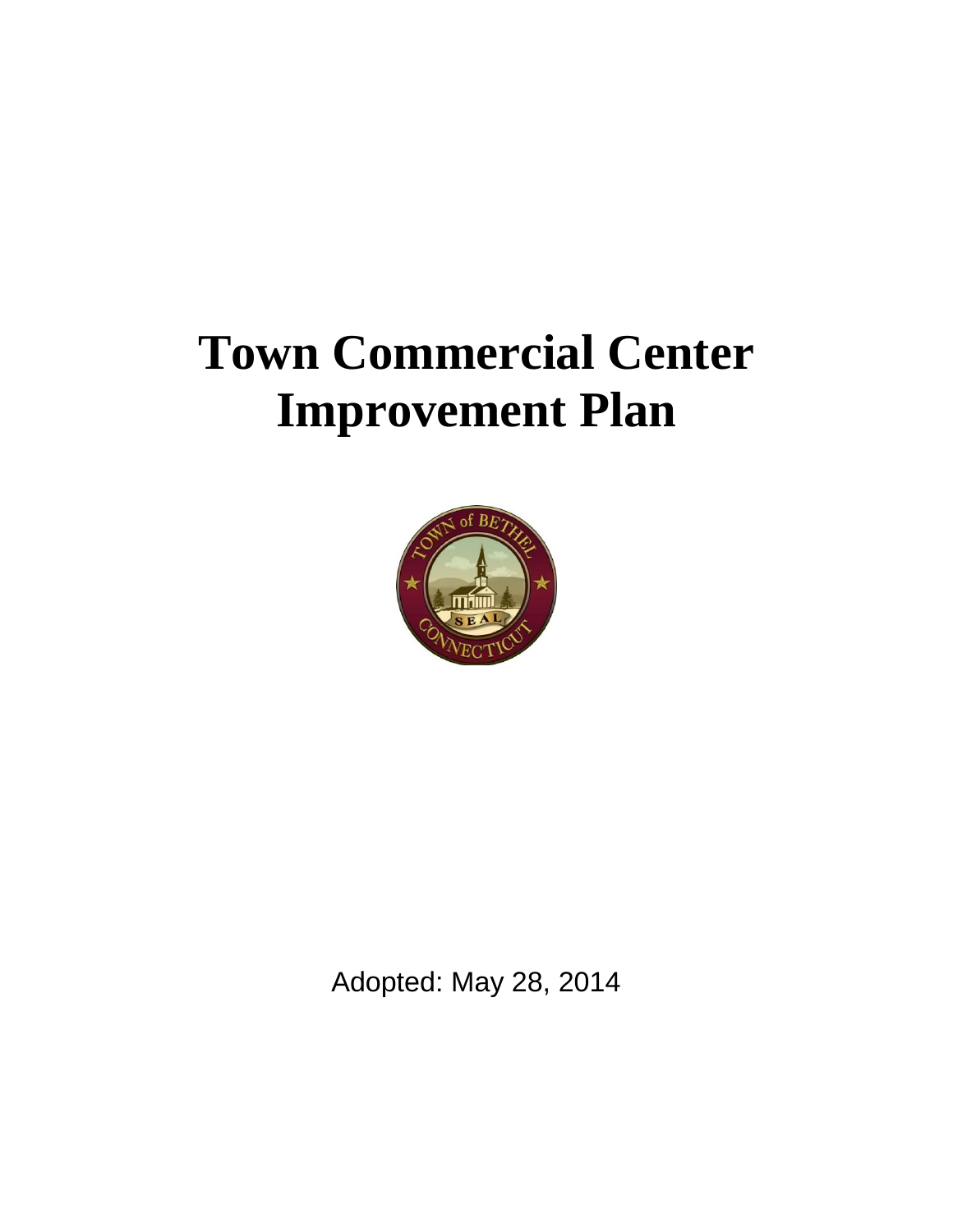## **:** *Acknowledgements*

Board of Selectman Economic Development Commission Planning & Zoning Commission Parks & Recreation Commission Downtown Advisory Committee Chamber of Commerce Town Commercial Center Planning Committee: Steve Palmer, Town Planner Andrew Morosky, Town Engineer Bill Dwinells, Staff Engineer Eileen Earle, Parks & Recreation Director Phyllis Kansky, Grants Administrator Janice Chrzescijanek, Director of Economic Development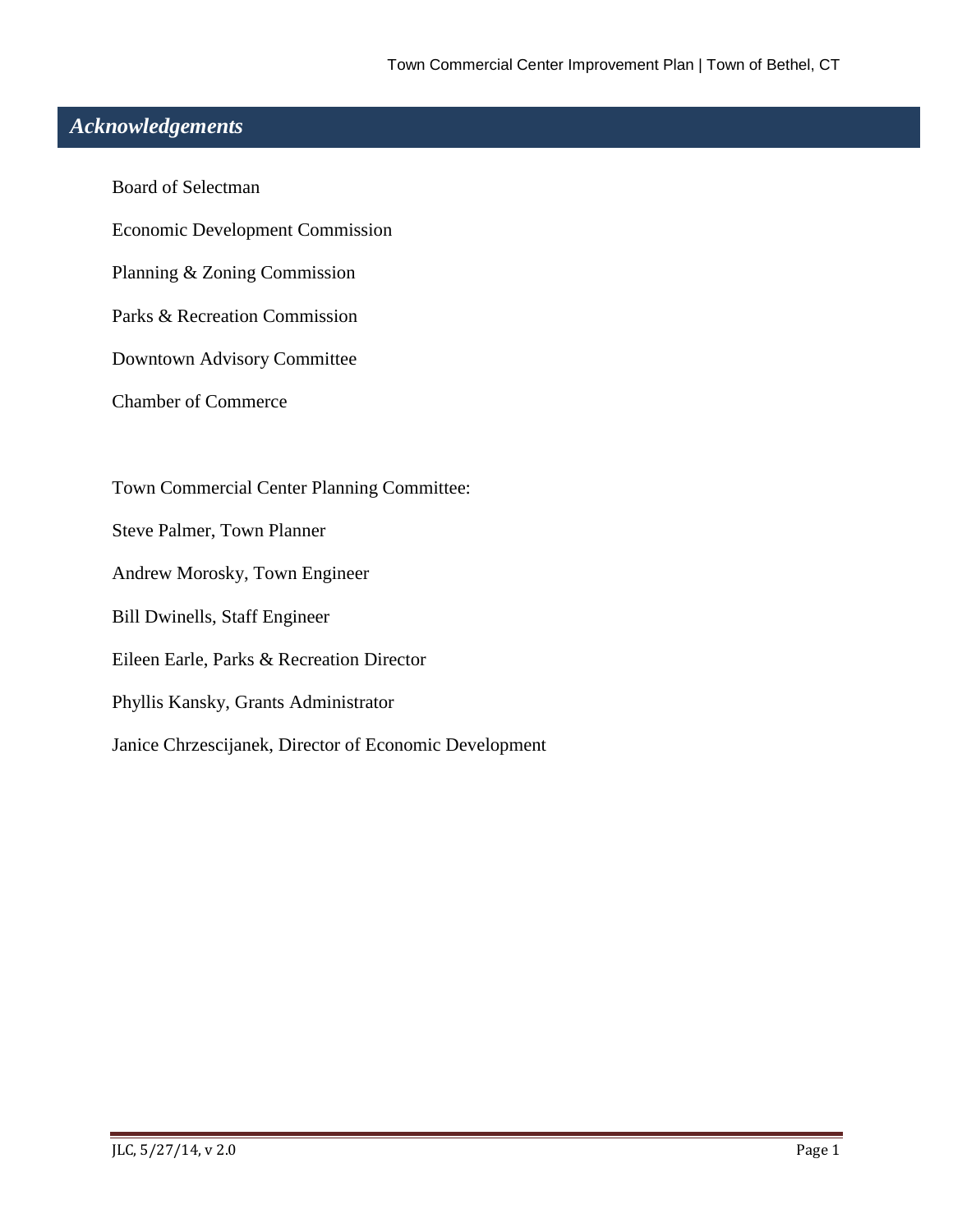# *Table of Contents*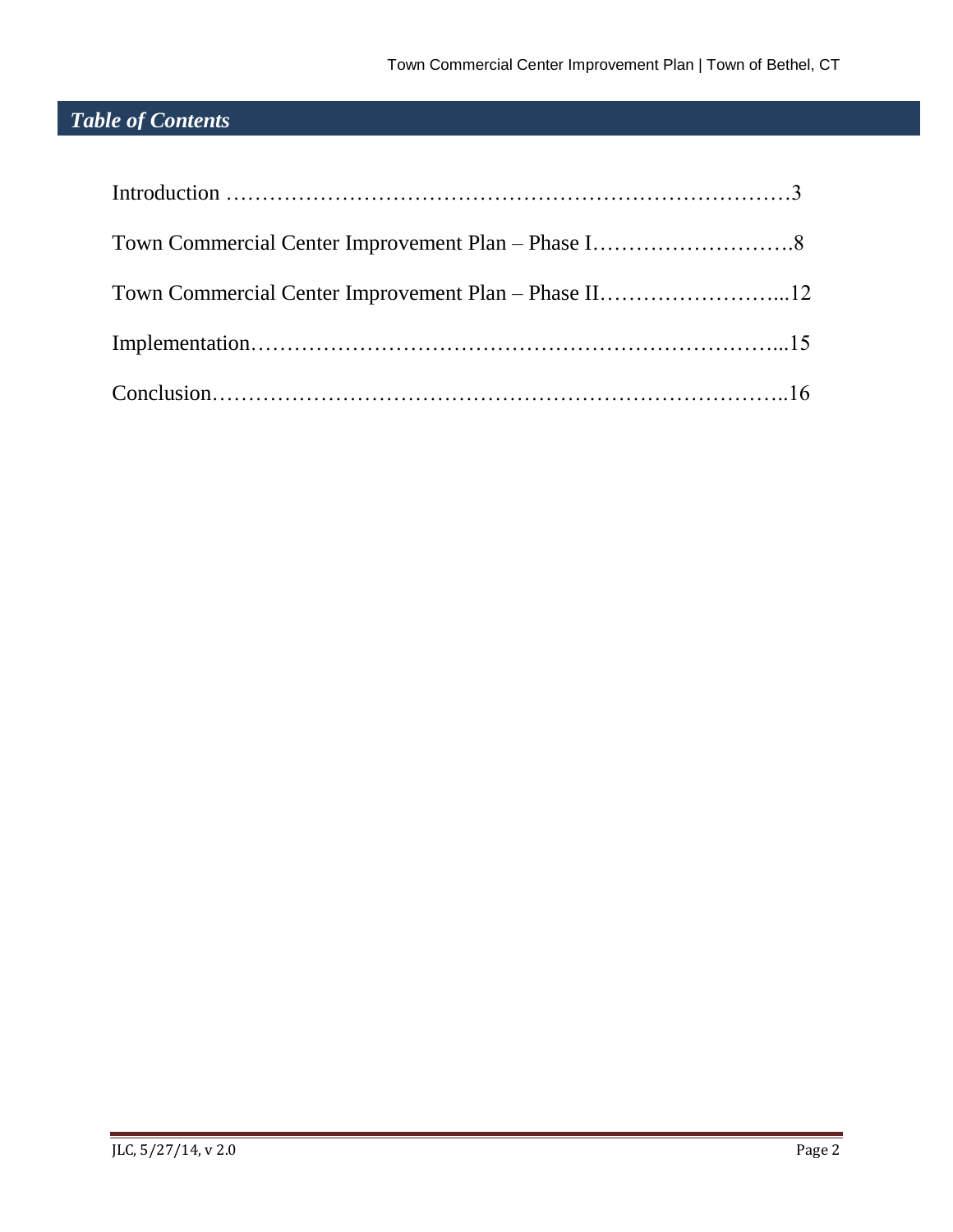## *Introduction*

This Town Commercial Center Improvement Plan (hereinafter known as The Plan) for Bethel written by the Town Commercial Center Planning Committee and adopted by the Board of Selectman, sets forth a road map for improving Bethel's commercial center. It provides detailed initiatives for achieving the defined goals to improve Bethel's commercial center.

Bethel's commercial center, also referred to as "Historic Downtown Bethel" and "Village Center", is home to commercial retail and offices, financial institutions, community facilities (e.g., library, post office, municipal center), transportation (e.g., Metro-North train station, HART bus service) and a mix of housing. It is also the place where community events and activities take place.

Over the past years, Bethel's commercial center has struggled to keep its commercial center businesses. At any given time, there are many vacant commercial properties in our commercial center. Its inherent walk-able nature and prime location to transit and local facilities/amenities should provide a sense of connection amongst the residents, businesses and visitors. But like many other commercial centers, Bethel is a downtown with older infrastructure and in the need of many improvements.

As land values in surrounding communities increase, developers and investors are starting to look more seriously at Bethel for its lower property costs. We are starting to see an increase in development surrounding our commercial center, but still haven't seen the needed private investment in this area.

We believe that in order to encourage private investment, the Town of Bethel needs to invest in the commercial center. We recognize that pedestrian accessibility and safety, streetscape and aesthetics improvements, and community spirit are important to the economic health and growth of the downtown. We believe that as we make these improvements, the commercial center will began to take place which will promote commercial viability, bring new investment, and attract into downtown small businesses and people who want to experience the culture and charm a traditional downtown brings. However, being a small town that needs much improvement to support our goals, we realize we cannot do it alone.

Through partnerships with the state and private investment, we have been able to do some of the projects to improve our commercial center. However, lack of funding has resulted in projects not taking place. In order to carry out future planning, the Town of Bethel will continue to pursue alternative funding opportunities in the way of grants and private funding.

#### **Support and Prior Planning**

The goals and initiatives included in this plan incorporate and expand upon prior commercial center planning and support local and state C&D planning and state priorities. They also incorporate the work of the Downtown Advisory Committee and the Town Commercial Planning Committee.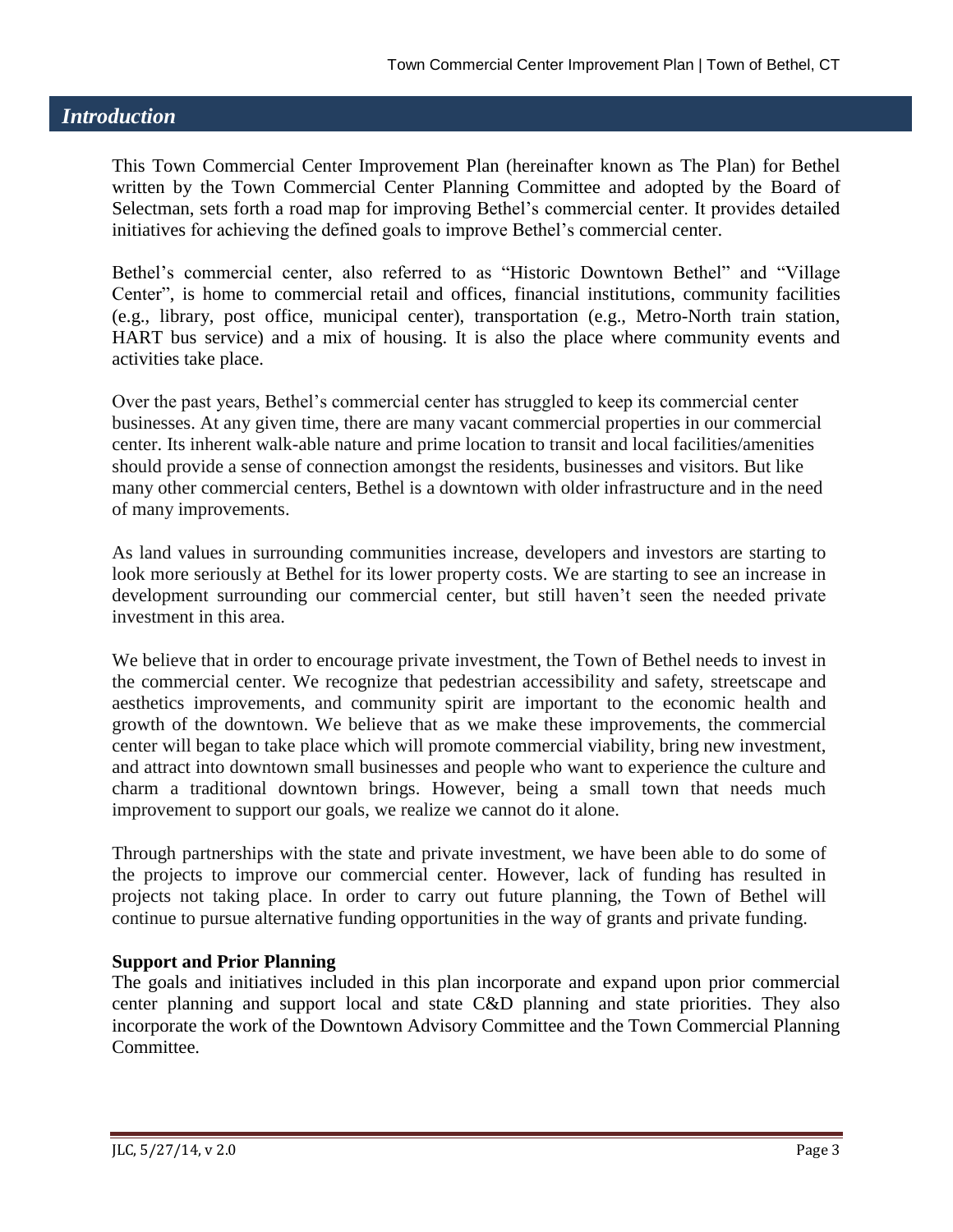## *State Conservation & Development Plan*

The town's plan to expand the streetscape maintains consistency with the 2013-2018 State Conservation and Development Policies Plan. Specifically, it is consistent with the *Growth Management Principle #1: Redevelop and revitalize regional centers and areas of mixed-land uses with existing or planned physical infrastructure.* Within this principle are State Agency policies (pg. 8) which are applicable to this project including (1) ENSURING the safety and integrity of existing infrastructure over its useful life through the timely budgeting for maintenance, repairs and necessary upgrades, (2) FOCUSING on infill development and redevelopment opportunities in areas with existing infrastructure, such as in city, or town centers, which are at an appropriate scale and density for the particular area, (3) PROACTIVELEY IDENTIFY AND MARKET available properties that are currently served by infrastructure and that could meet the needs of new or expanding businesses, especially those within close proximity to existing industry clusters, and (4) PROMOTE urban areas as centers for arts, entertainment and culture, while also supporting historic preservation.

The Plan is also consistent with the *Growth Management Principle #3: Concentrate Development around Transportation Nodes and Along Major Transportation Corridors to Support the Viability of Transportation Options.* The outlined improvements are within onequarter mile of the Bethel Train Station which is on the Danbury Branch of the Metro-North Commuter Rail Line. Extensive town planning is in place to transform the area into transit oriented development (TOD). In accordance with Principle #3, The Plan is consistent with the State Agency policies (pg. 15) to (1) PROMOTE compact pedestrian-oriented, mixed-use development patterns around existing public transportation stations and other viable locations within transportation corridors and village centers, (2) ENCOURAGE a network of pedestrian and bicycle paths and greenways that provide convenient inter- and intra-town access, including access to the regional transportation network, and (3) IMPROVE transit service and linkages to attract customers through better integration of all transportation options and advances in technology while providing convenience, reliability, safety and competitive modal choices.

## *Bethel Conservation and Development Plan*

In 1997 and 2007, the Town of Bethel developed plans of conservation and development that outlined a vision, goals and actions for the enhancement of the Village Center. The Town Commercial Center Improvement Plan's vision and goals are in direct alignment with and incorporate the actions that to date were not implemented in the 2007 Plan of Conservation and Development.

## *Streetscape*

In 1997, the commercial center property owners invested in streetscape that included paver sidewalks, lighting, street furniture and trees. The streetscape only occurred in the most central area of the commercial center. Our vision is to expand the streetscape to include our entire commercial center.

## *Transit Oriented Development*

In 2010, the town, in partnership with HVCEO, completed an initial study of the potential for TOD in Bethel's commercial center. The study identifies the limits of the area and the positive aspects of TOD, provides an inventory of existing conditions, identifies certain areas that need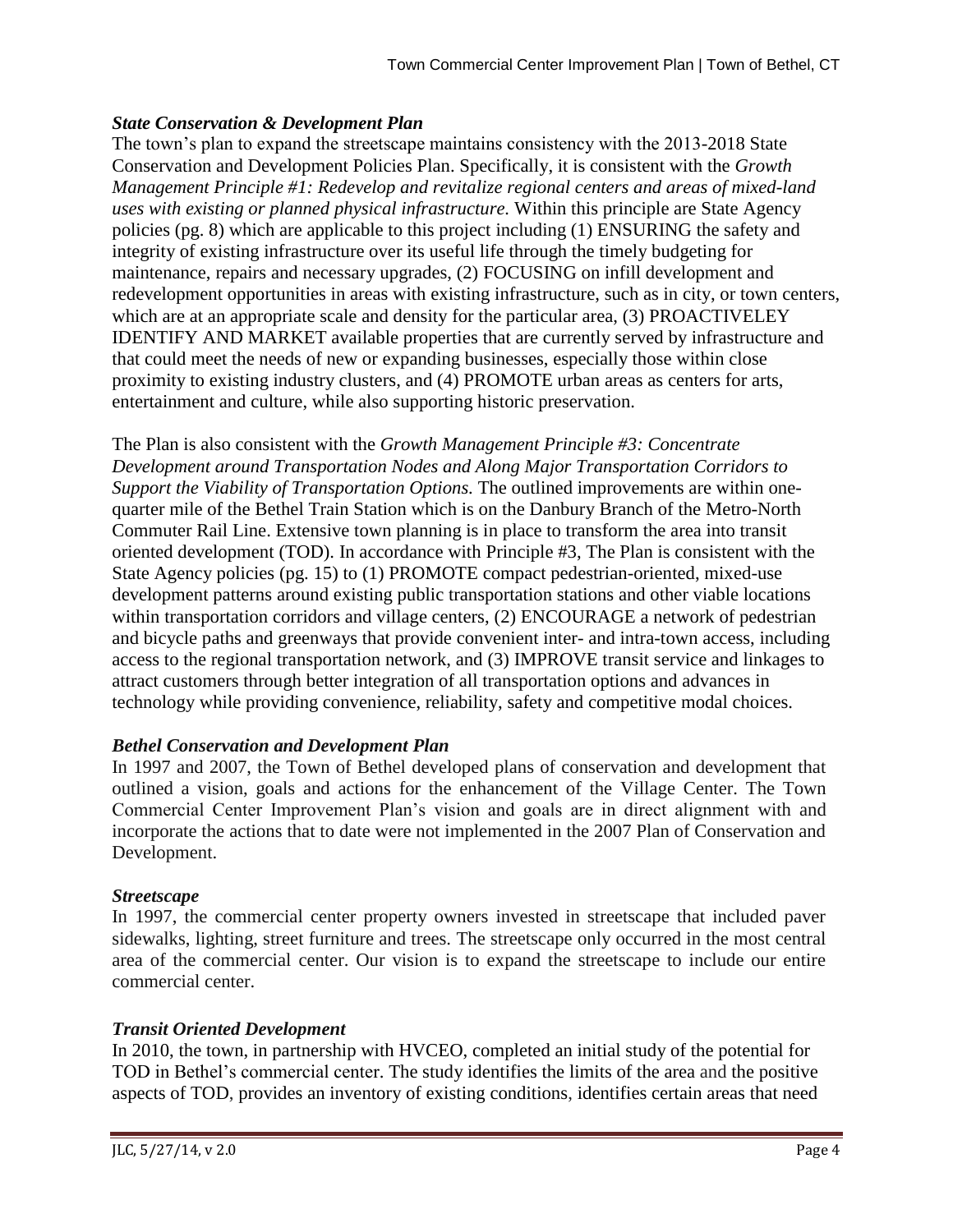further investigation including: traffic, environmental, and sewer capacity, includes three conceptual development scenarios and an analysis to determine potential economic impact, and proposes regulation changes. The town's goal is to develop a master plan for TOD.

## *Zoning Changes*

In 2010, the town re-zoned the commercial center from a general "Commercial" Zone to a "Village Center" Zone. This change was a philosophical one to better protect the historic resources while still permitting traditional mixed-use use buildings in the historic transit oriented development (TOD) model. This area is also now contained within the "Village District Overlay Zone" which provides further protection and enhancement capabilities of the commercial center historic assets.

The town and our regional planning agency (HVCEO) and CTDOT have extensively studied the suitability of TOD in the downtown. The Planning & Zoning Commission is considering a framework of proposed regulations and new zoning boundary lines. This proposal is consistent with our planning and will provide missing pedestrian connections and accessibility.

## *Comprehensive Economic Development Strategy Plan*

From 2010-2013, the town participated in the development of a regional Comprehensive Economic Development Strategy plan. The plan is a 5‐year blueprint for a variety of actions in support of economic development. Included in the plan are improvements that support Bethel's commercial center including improvements to the water system and Transit Oriented Development.

## *Transit Improvements*

In 2012, the Town of Bethel, in partnership with the Connecticut Department of Energy and Environmental Protection, installed seven bicycle racks. Four of the bicycle racks were installed in Bethel's commercial center to support and encourage bicycle transportation to the commercial center, where parking is a premium.

In the spring 2014, the Town of Bethel will install two dual station electronic vehicle charging stations in its commercial center. These charging stations add a new transit option to Bethel's commercial center. The charging stations were a result of a partnership between the Town of Bethel and the Connecticut Department of Energy and Environmental Protection.

In 2015, the State Department of Transportation will expand the parking at the Metro-North train station located in Bethel's commercial center. This will allow adequate vehicle parking for commuters choosing to use train transportation.

## *Economic Development*

In 2013, the Economic Development Commission expanded its mission to cover all of Bethel and hired a part-time Director of Economic Development to develop a plan for the improvement of Bethel's commercial center. In June 2013**,** the Director of Economic Development formed a Downtown Advisory Committee consisting of residents and property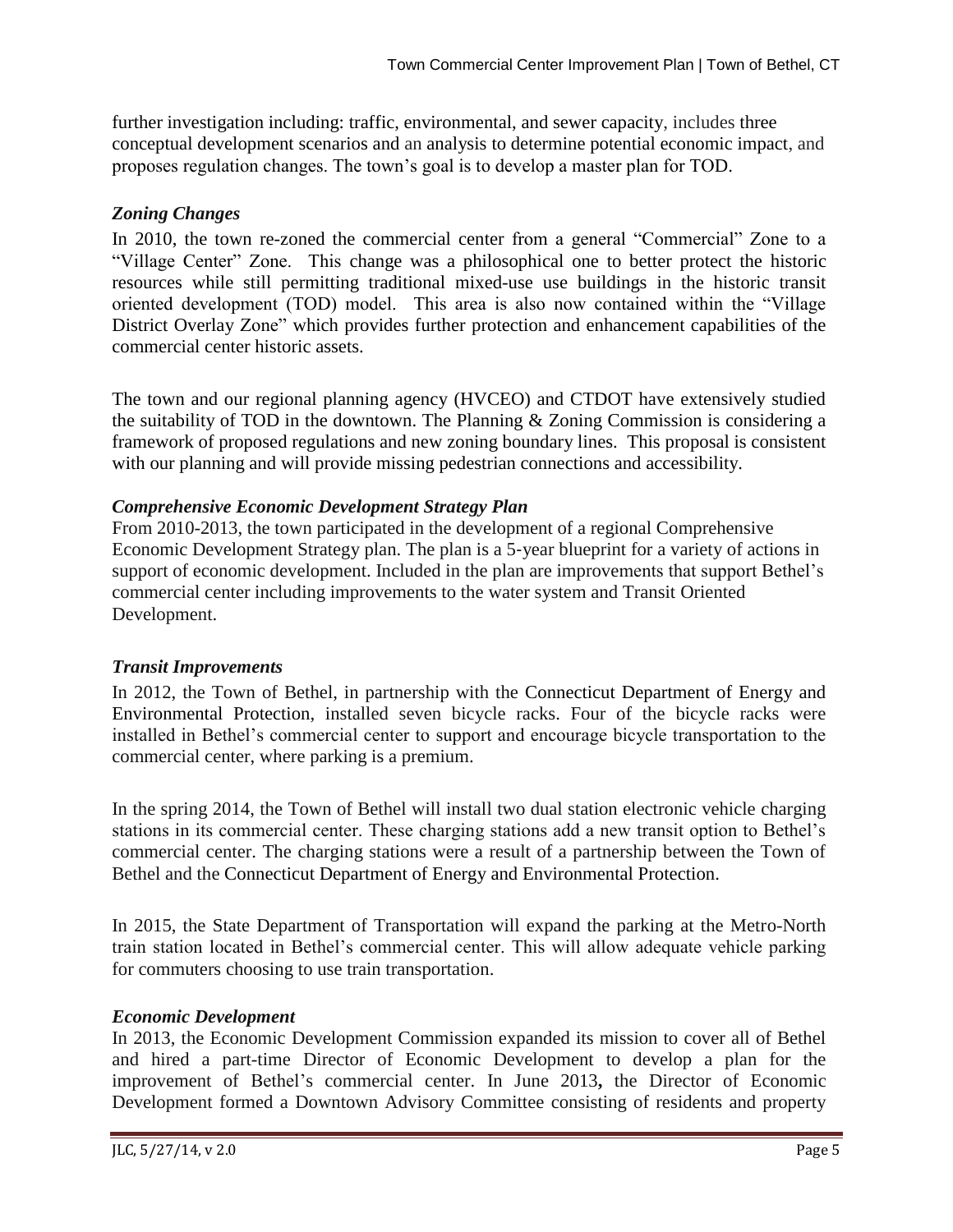and business owners tasked with developing a commercial center improvement plan. The committee's vision, goals and improvement recommendations are represented in this plan. The Downtown Advisory Committee continues to meet to review the progress and improve the Plan.

#### *Sidewalk Improvements*

In 2013, the town developed a sidewalk improvement plan. The goal of the plan was to connect housing to the town's commercial center. In partnership with The State Office of Policy Management, the town is in the process of implementing the sidewalk improvement plan.

## *Road Improvements*

In the summer 2014, the Department of Transportation plans to pave Greenwood Avenue which runs through Bethel's commercial center. This will improve the access, safety and aesthetics of the commercial center.

## *Town Capital Improvement Plan*

The 2014-2015 Capital Improvement Plan includes improvements to the historic Seeley House in Bethel's commercial center. The improvements include painting the exterior of the home and the replacement of shutters.

## *HVCEO*

Bethel is currently working with HVCEO to develop a Hazard Mitigation Plan in order to reduce or eliminate long-term risk to life and property from a hazard event. The plan will cover the commercial center and surrounding areas.

## *Water System Capital Improvement Plan*

The Town of Bethel is in the process of developing a five-year plan for the improvement of the water system. The plan includes Bethel's commercial center.

## *Inflow and Infiltration System Plan*

The Town of Bethel is in the process of developing a plan for the improvement of the sewer system. The plan includes Bethel's commercial center.

## **The Plan**

The Town Commercial Center Improvement Plan represents an effort to move forward and to expand the planning for Bethel's commercial center. The Plan respects the town's historical character and creates economic opportunities and incentives for a sustainable, walk-able mixeduse development that attracts residents and visitors.

In an effort to establish our *goals* for The Plan, the town studied previous planning documents and actively enlisted input from Bethel's residents, commercial center business and property owners, local leaders, town commissions and boards, municipal staff, and the Chamber of Commerce.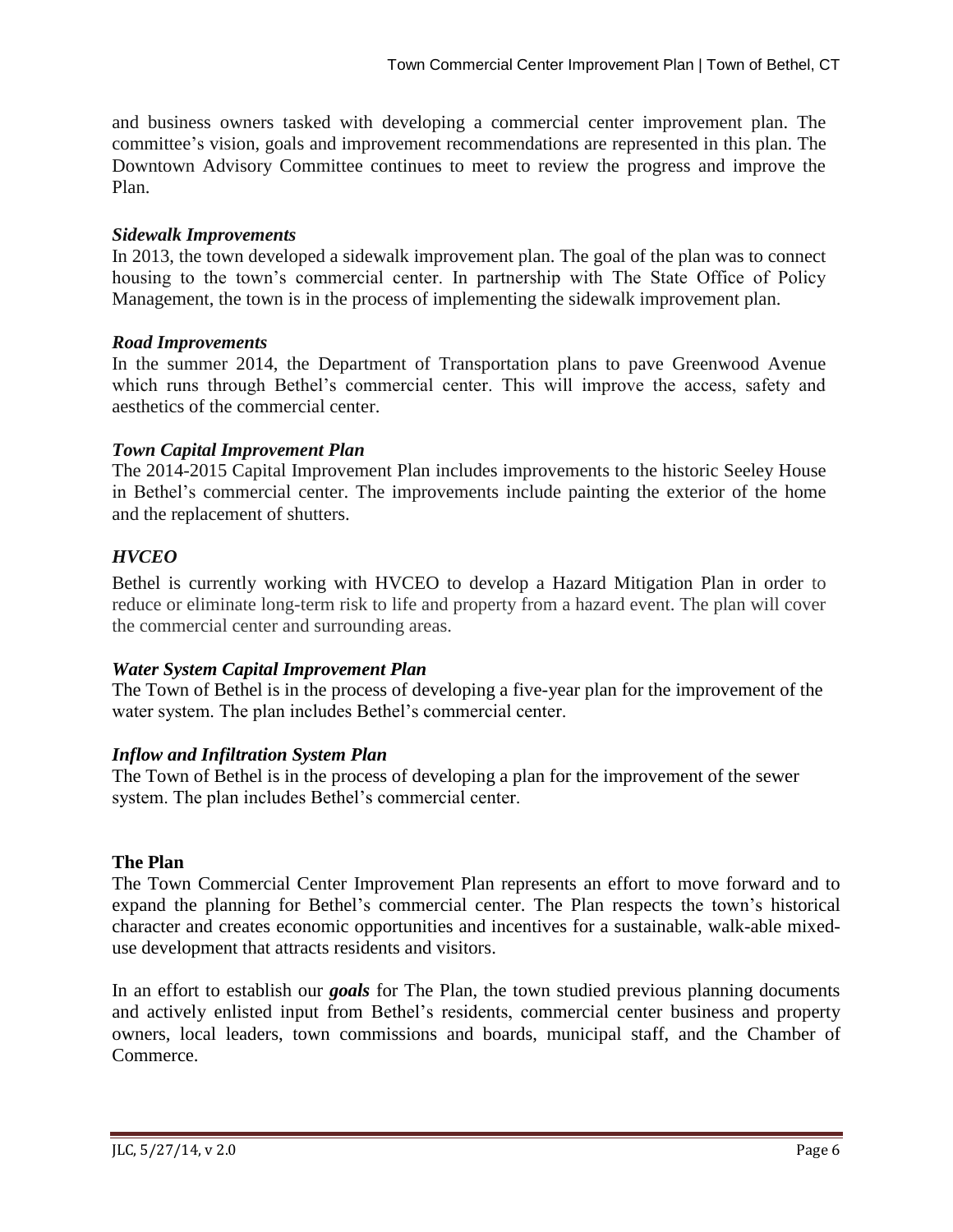The following *goals* have been established to plan, implement, and improve the town of Bethel's commercial center:

- Improve our commercial center through community planning.
- Encourage a pedestrian-friendly, one-stop environment.
- Promote community spirit and stimulate economic development by developing a community gathering place, community events and a culture and arts presence.
- Develop *Complete Streets* to improve public safety, pedestrian, bicyclist, motorist and transit rider access and create a community that is ADA compliant.
- Increase green space and recreational opportunities.
- Develop a pedestrian network by connecting the commercial center to all types of housing and transportation (bus, train, bicycle, cars).
- Support transportation options.
- Encourage the mix of goods and services to meet the market needs of residents and improve business activity in Bethel.
- Preserve and enhance the commercial center character and improve the aesthetics by developing a look and feel that defines our commercial center.
- Provide incentives for property and facade improvements.
- Identify the commercial center and its facilities/amenities for residents and visitors.
- Develop a plan that supports the future needs of Transit Oriented Development.
- Develop integrated parking strategies.

It has been established by the Town Commercial Center Planning Committee that the defined goals and initiatives in The Plan will be implemented in two phases. Phase I will focus on municipal-owned property and priority areas as determined by the committee.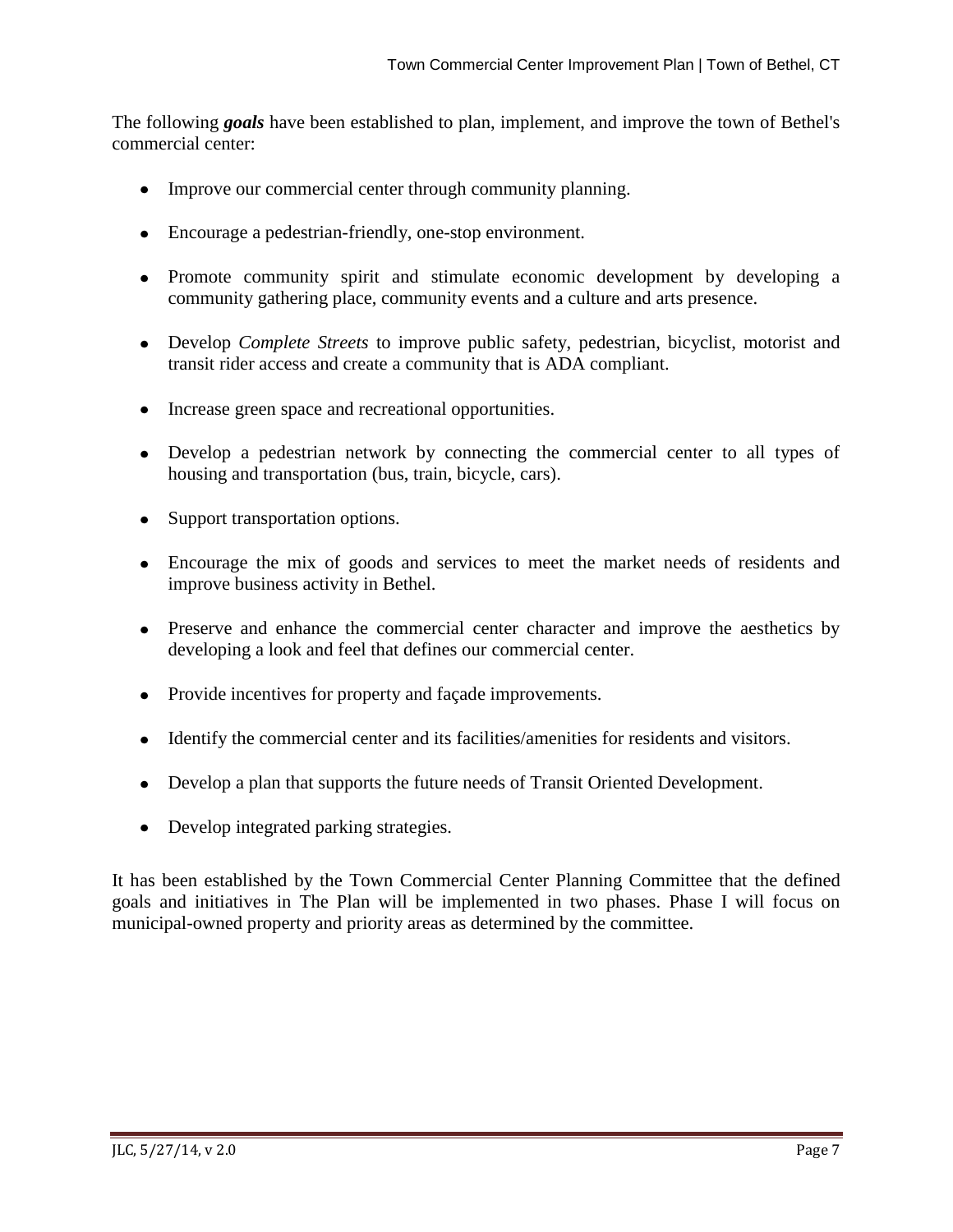## *Town Commercial Center Improvement Plan – Phase I*

The Town Commercial Center Planning Committee has outlined the following initiatives for Phase I of the Town Commercial Center Improvement Plan. These initiatives are illustrated on the *Town Commercial Center Improvement Plan - Phase 1*, SP-1 and SP-2 maps and support The Plans goals.

#### **I. Expansion of Streetscape**

The expansion of our streetscape will allow us to define the entire commercial center with a consistent look and feel, while preserving and enhancing its character and aesthetics.

Phase I of the streetscape expansion will occur on School Street, Library Place and Durant Avenue, which are core areas of the commercial center. Community facilities such as the Bethel Public Library, Post Office, Train Station, and the Municipal Center, which is home to our town offices, Teen Center and Senior Center, are located on these streets.

#### *Location/s:*

#### *1. School Street –*

*Incorporate streetscape (lighting, trees and lawn furniture) on the Municipal Center side of School Street.* 

#### *2. Library Place –*

*Build a sidewalk in front of 2 Library Place for pedestrian access and public safety, and incorporating streetscape.*

*Incorporate streetscape (lighting and trees) in front of the Post Office - 10 Library Place.* 

#### *3. Durant Avenue –*

*Incorporate streetscape (lighting and trees).*

#### **II. Improve Public Safety, Pedestrian Access, and Create a Walk-able Commercial Center that is ADA Compliant**

An area of focus for the Plan is to ensure that our commercial center is a safe and inviting environment for those who work, live and visit. The following improvements have been determined for Phase I of the Plan.

#### *Location/s:*

#### *1. P.T. Barnum Square –*

*Remove four pathways of bricks that radiate from the center island, increasing open green space and improving safety.* 

#### *2. Durant Avenue –*

*Add a sidewalk ramp at the far end of 9 Durant Avenue parking lot to make it ADA compliant.*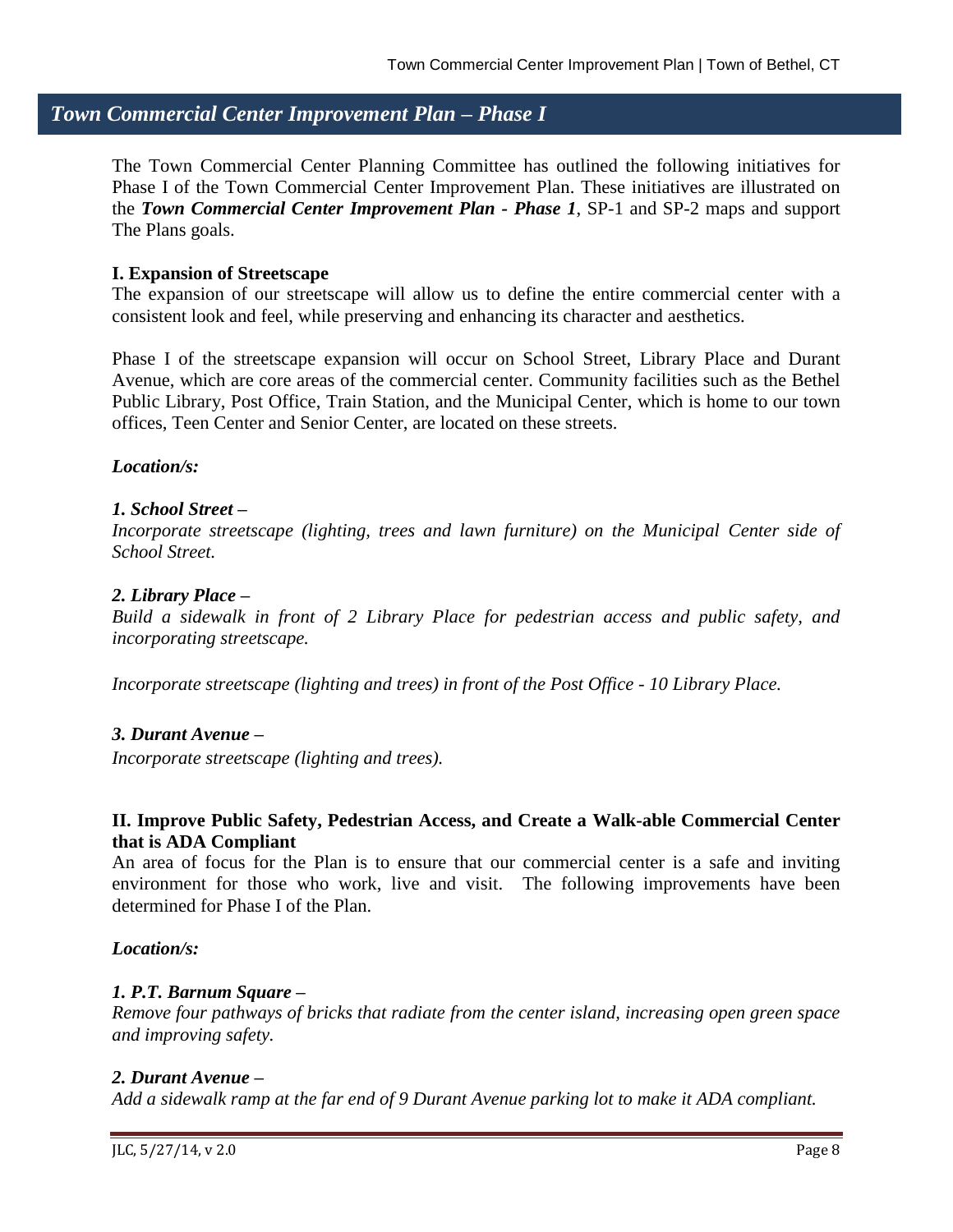*Install a bus shelter at the Municipal Center lawn on Durant Avenue.* 

*Note/Funding: The town will be applying for a grant, in Spring 2015, from HART for a customized bus shelter.* 

#### *3. Library Place –*

*Add a sidewalk ramp at the far entrance of the Post Office (10 Library Place) parking lot to make it ADA compliant.* 

#### *4. School Street –*

*Build a sidewalk on the opposite side of the Municipal Center for safer pedestrian access and streetscape expansion.* 

#### *5. Front Street –*

*Install an attractive fence barrier incorporating landscape, lighting and lined parking for safety, aesthetics and streetscape expansion.*

#### **III. Identify the Commercial Center - Signage**

An important part of improving Bethel's commercial center is defining the commercial center and its facilities/amenities through the incorporation of signage. Signage will improve navigation for residents and tourists. Incorporating signage into our commercial center will make residents and tourists feel welcome and will direct people where to park and find facilities and amenities in our commercial center (i.e. Bethel Public Library, Municipal Center, public parking). Our goal is to provide attractive, uniform and complementary signs throughout our town that will create a positive feeling for tourists and residents, show community pride, and facilitate an easy visitor experience. People are more likely to return if they feel comfortable and are not stressed when visiting.

#### *Location/s:*

#### *1. Municipal Center –*

*Install a Municipal Center sign w/landscaping on the corner of School Street and Durant Avenue, and on the corner of Wooster Street and School Street.* 

*Install a Municipal Center Public Parking sign at the entrance of the Municipal Center parking lot on Wooster Street, and at the corner of Wooster Street and Main Street.*

#### *2. School Street and Library Place –*

*Install a Bethel Public Library sign on corner of School Street and Library Place.*

*Install a Public Parking sign at the entrance of the Bethel Public Library back parking lot on School Street.*

#### *3. Library Place and Greenwood Avenue –*

*Install a Public Parking sign at the corner of Library Place and Greenwood Avenue.*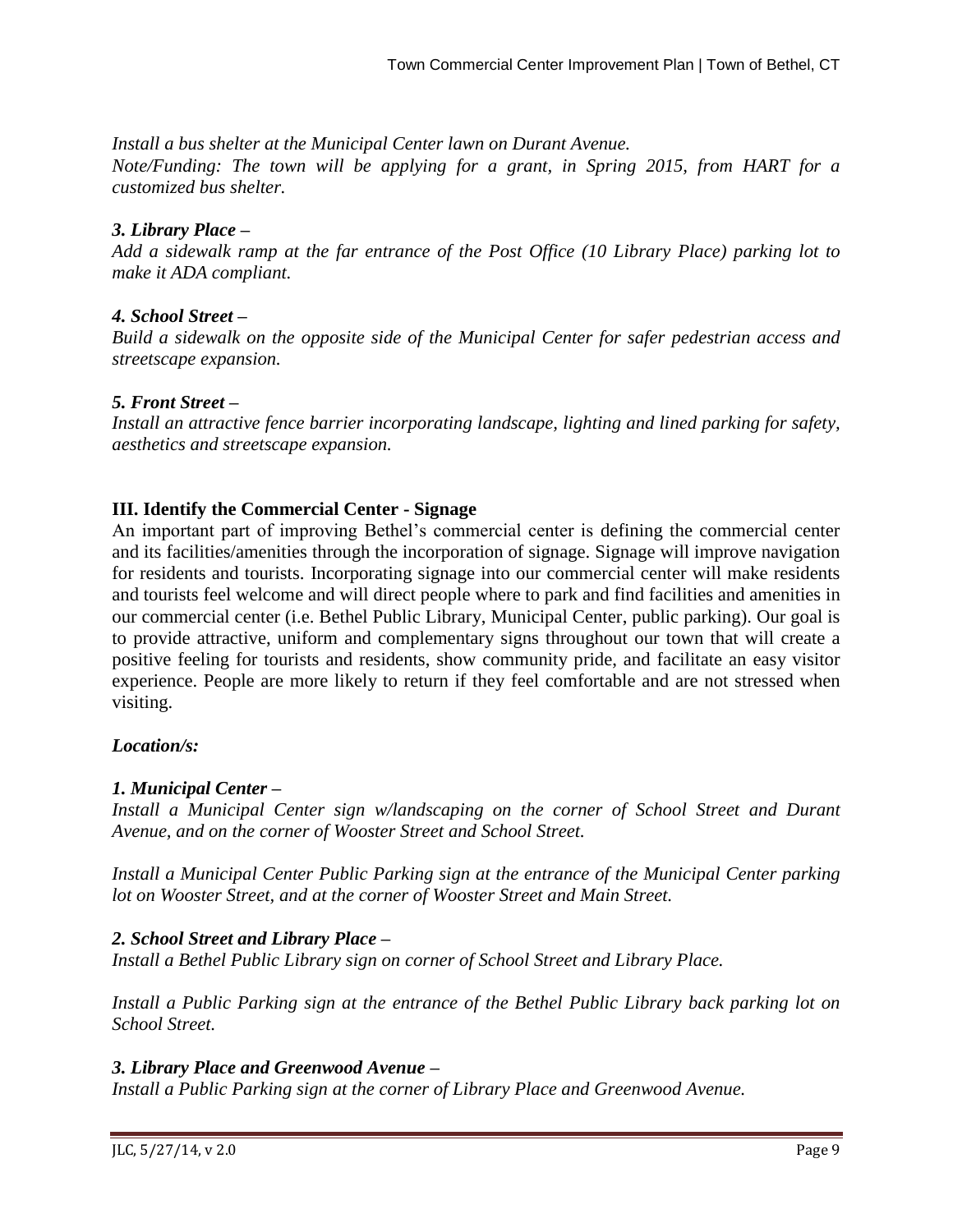#### *4. Depot Place –*

*Install a Public Parking sign at the entrances of the parking lot on Greenwood Avenue and one on Depot Place.*

#### **IV. Public Space - Community Gathering Place**

The commercial center does not have a defined public/community gathering space. The town would like to develop a space in the commercial center that enhances the vibrancy of the area by encouraging residents and visitors to meet, shop, eat and walk. Businesses in the commercial center will benefit from amenities that attract people to visit and stay in the downtown area.

The Public/Community Gathering Place will be located in a central location where it is walk-able from all forms of transit (bus, bicycle racks, train, public parking) and public amenities. Our goal is to improve the commercial center by providing a space that improves the downtown appeal and aesthetics, promotes community gathering, makes it a place to visit and spend the day, provides the walking traffic to support commercial viability, and attracts new small businesses to our vacant commercial center locations. The Public/Community Gathering Place will also be an area to host small events and social activities, and to support the events and programs of the Bethel Public Library.

The Community Gathering Place will consist of a patio, grass area and landscaped border strips, and planters that enhance the environment and natural features of the existing area. It will be handicapped accessible and offer café style seating, free wifi, and an outdoor reading room. In the future, we will include public art that incorporates Bethel's culture and history, and further promotes the area and improves the aesthetics.

#### **V. Façade Improvement Program**

Offer a façade improvement program to encourage property owners to improve the exterior appearance of their commercial buildings and storefronts. The program will include a financial incentive, in the form of a one-time reimbursement, to help improve the aesthetics of the commercial center. The grant will be funded through the Main Street Investment Fund that the town is applying for through the Department of Housing. If the town is awarded grant money, the property owner will be able to receive a one-time reimbursement for eligible expenses. The one-time reimbursement amount is calculated based on the cost of the improvements and has a maximum allowable reimbursement amount.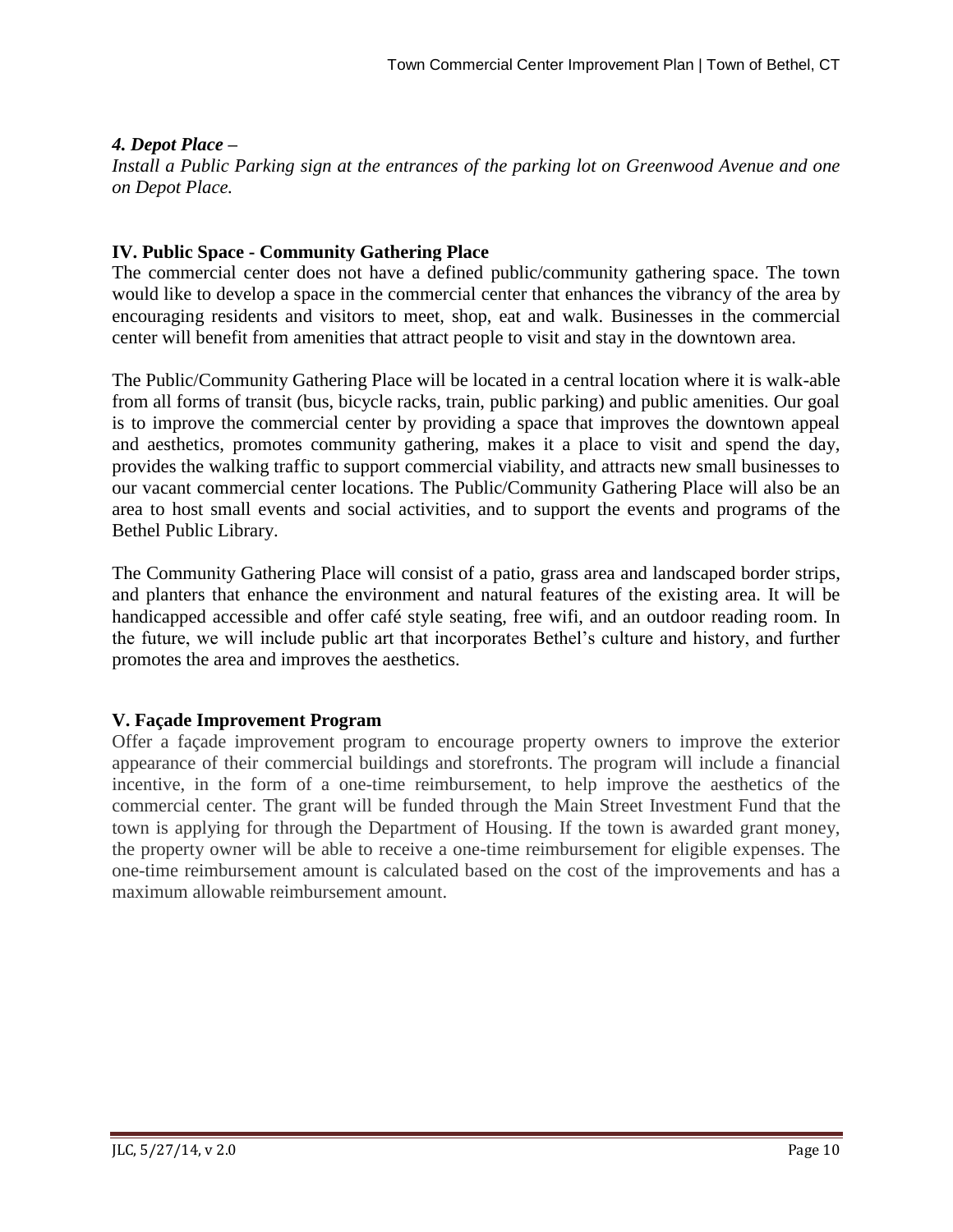# **Timeline to Implementation**

# **Town Commercial Center Improvement Plan – Phase I**

| <b>DESCRIPTION</b> |                            | <b>Month</b> | <b>Month</b><br>2 | <b>Month</b> | <b>Month</b><br>4 | <b>Month</b><br>5 | <b>Month</b><br>6 | <b>Month</b> | <b>Month</b><br>8 | Month<br>9 | <b>Month</b><br>10 | <b>Month</b><br>11 |
|--------------------|----------------------------|--------------|-------------------|--------------|-------------------|-------------------|-------------------|--------------|-------------------|------------|--------------------|--------------------|
| <b>Phase I</b>     |                            |              |                   |              |                   |                   |                   |              |                   |            |                    |                    |
| Design             | <b>Permitting/Final</b>    |              |                   |              |                   |                   |                   |              |                   |            |                    |                    |
| <b>Bid / Award</b> |                            |              |                   |              |                   |                   |                   |              |                   |            |                    |                    |
|                    | <b>Construction</b>        |              |                   |              |                   |                   |                   |              |                   |            | MINININIININ       |                    |
|                    | <b>Punch List/Closeout</b> |              |                   |              |                   |                   |                   |              |                   |            |                    |                    |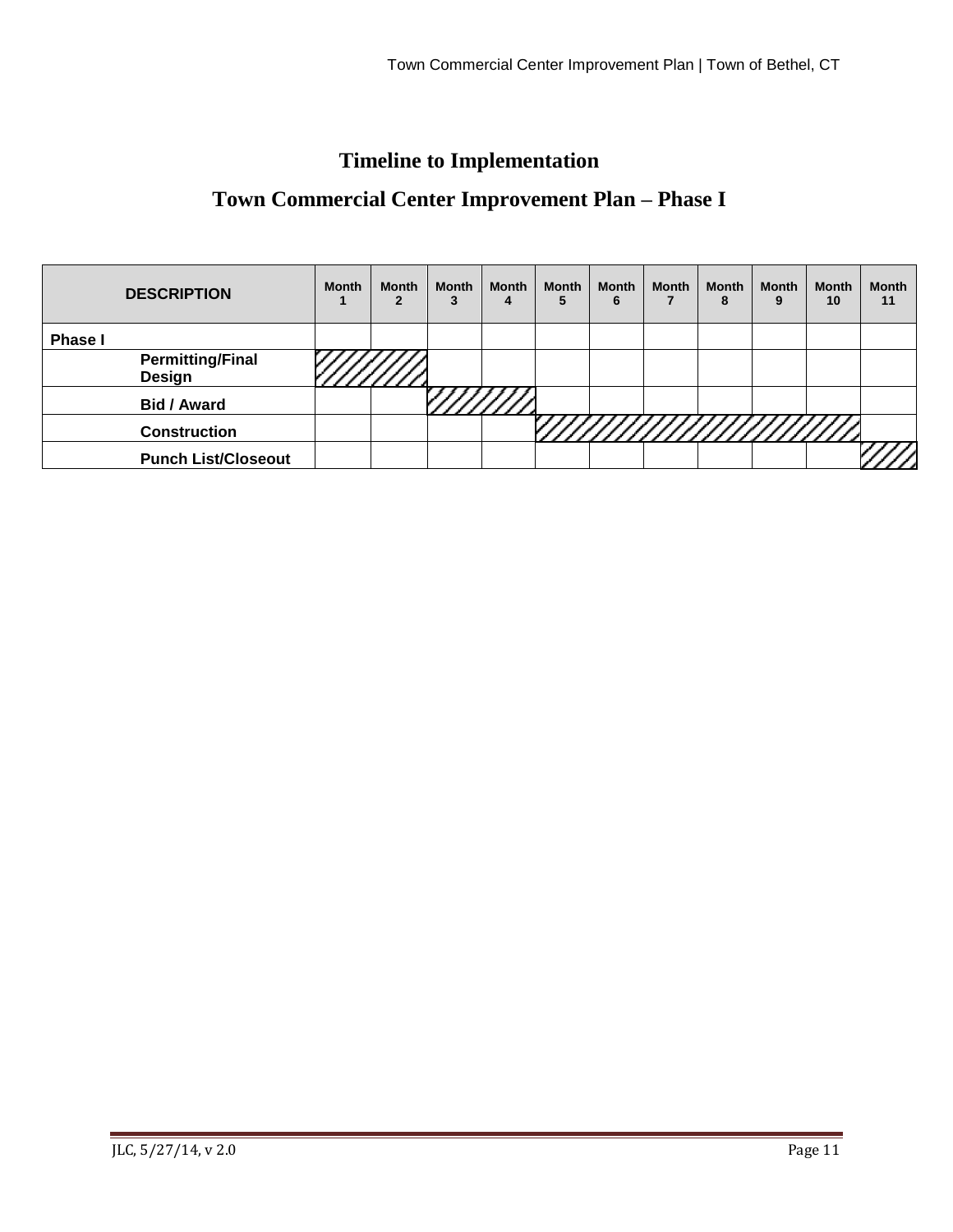## *Commercial Center Improvement Plan – Phase II*

The Town Commercial Center Planning Committee has outlined the following initiatives for Phase II of the Commercial Center Improvement Plan.

#### **I. Expansion of Streetscape**

*Location/s:*

*1. Main Street – Expand streetscape lighting to Housing Authority property.*

#### *2. Greenwood Avenue –*

*Continue streetscape to Chestnut Street on both sides of the street.*

*Continue streetscape from Dolan Plaza and Greenwood to Grassy Plain Street on both sides of Greenwood Avenue.*

#### **II. Improve Public Safety, Pedestrian Access, and Create a Walk-able Commercial Center that is ADA Compliant**

*Location/s:*

#### *1. Greenwood Avenue –*

*Increase the sidewalk width starting in front of 95 Greenwood Avenue towards Chestnut Street to make it ADA compliant.*

*Increase the sidewalk width in front of 131 Greenwood Avenue to make it ADA compliant.*

*Increase the sidewalk width in front of 154 Greenwood Avenue to make it ADA compliant.*

*Increase the sidewalk width in front of 153-159 Greenwood Avenue to make it ADA compliant*

*Install a bus shelter on Greenwood Avenue.*

*Remove five (5) double light posts in front of 186 Greenwood Avenue and reuse them in another streetscape expansion area.*

*Add ramps to both sides of the railroad crossing to allow pedestrian wheelchair and strollers to cross over to the businesses located on the other side of Greenwood Avenue.*

*Move bus stop closer to gas station, in front of Newtown Savings Bank, to improve safety of riders getting on and off the bus.*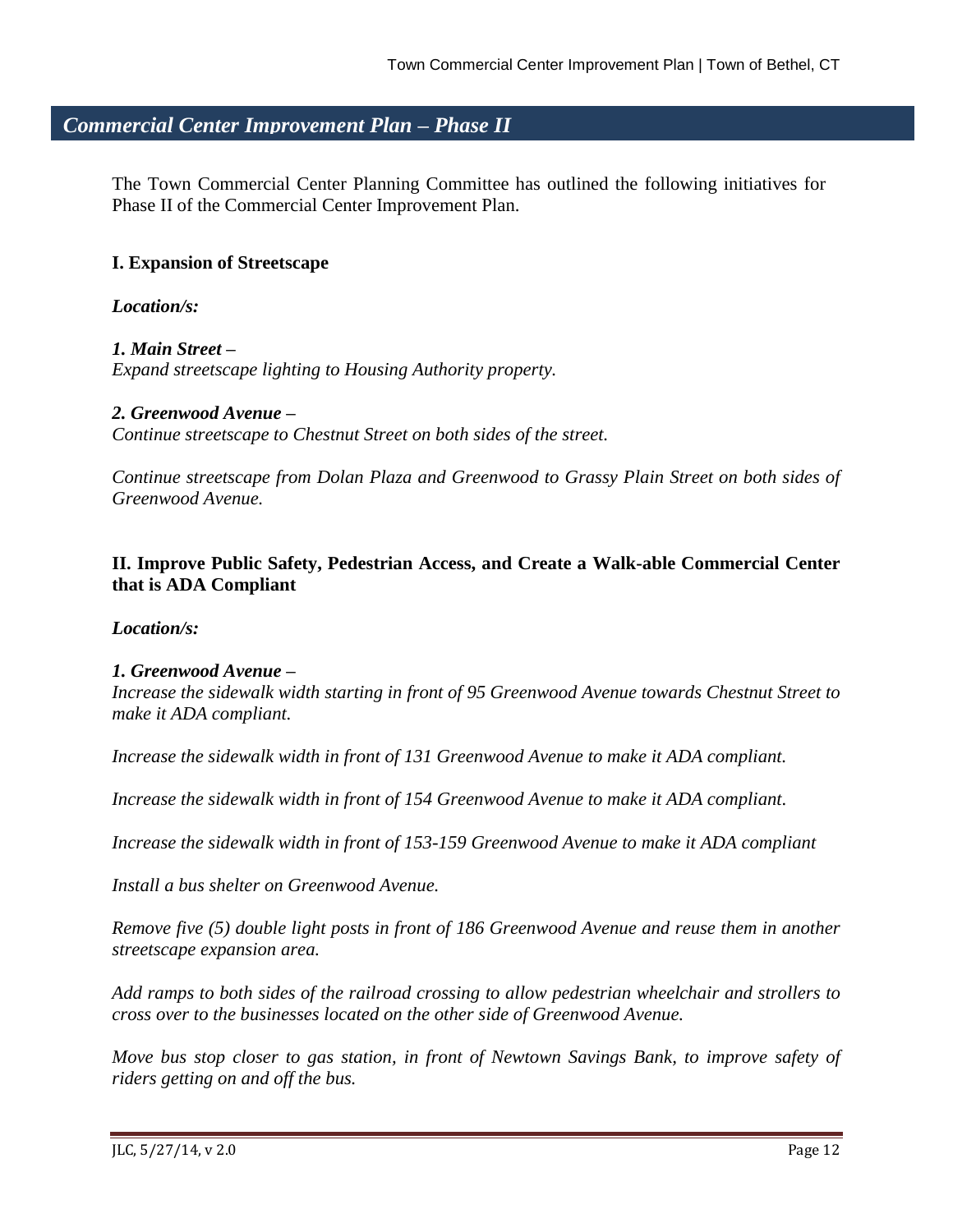#### **III. Develop a Culture and Art Presence to Stimulate Economic Development in Bethel's Commercial Center**

In late 2013, a Bethel Arts Committee was formed to establish a viable self-sustaining cultural presence that will serve the Bethel community. By working with institutions such as local businesses and schools, their goal is to spur economic development and to broaden and enrich the community experience through the arts. In order to help develop the commercial center, they have utilized empty commercial center spaces for temporary art galleries, studios and art walks. The committee is currently developing other initiatives to develop a culture and arts presence in Bethel's commercial center. One of their initiatives is to incorporate public art into the commercial center.

#### *Location/s:*

*1. Community Gathering Space – Incorporate public art.*

#### **IV. Increase Recreational Opportunities**

Currently, Bethel does not have significant recreational opportunities in the commercial center. In Phase II, we would like to incorporate a recreational opportunity for residents, visitors, and employees working in our commercial center.

#### *Location/s:*

#### *1. Wooster Street, and Durant Avenue –*

*Develop a recreational one-mile walking loop in the commercial center, leading from all areas of transportation to the commercial center. This project would include the addition and connection of sidewalks on Wooster Street and Durant Avenue.*

#### **V. Develop a Master Plan for Transit Oriented Development**

The TOD master plan will provide a plan for the orderly development of TOD, clarity with regard to building size, height, location and design, and specify densities for both residential and commercial uses. The plan will delineate locations, based on such features as existing residential neighborhoods and proximity to the train station and commercial center, and also provide details on what common elements are necessary, where they will be proposed, and who will be responsible for constructing them.

#### *Location/s:*

*1. Numerous properties in the commercial center surrounding the train station.*

#### **VI. Develop Integrated Parking Strategies**

#### *Location/s:*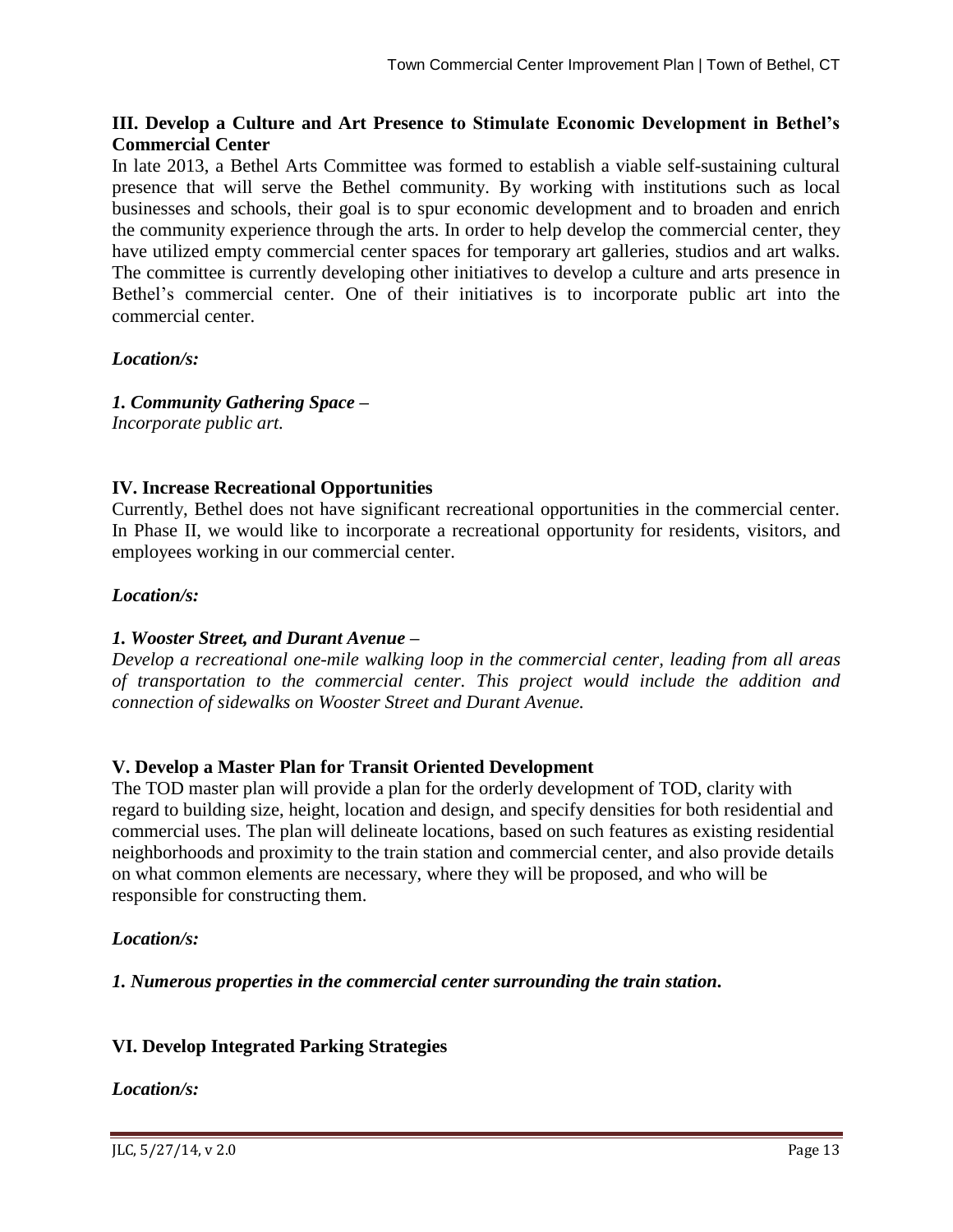*1. Commercial Center – Parking study and parking plan.*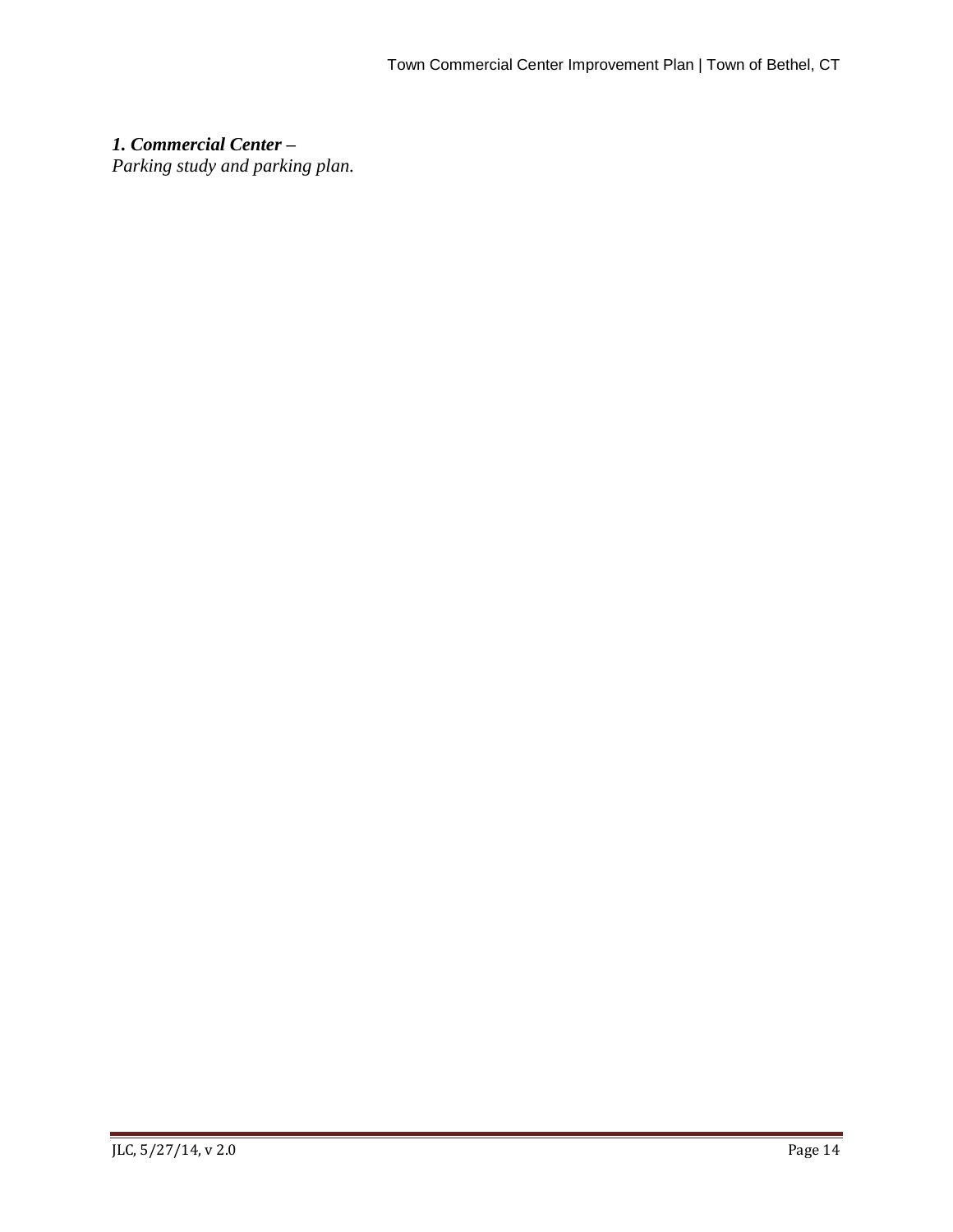## *Implementation*

The First Selectman is the steward of The Plan and has the primary responsibility of ensuring that The Plan's recommendations are implemented. The First Selectman, in coordination with the Office of Economic Development, the Planning & Zoning, Public Works, and Parks & Recreation departments and staff, will implement the initiatives outlined in The Plan.